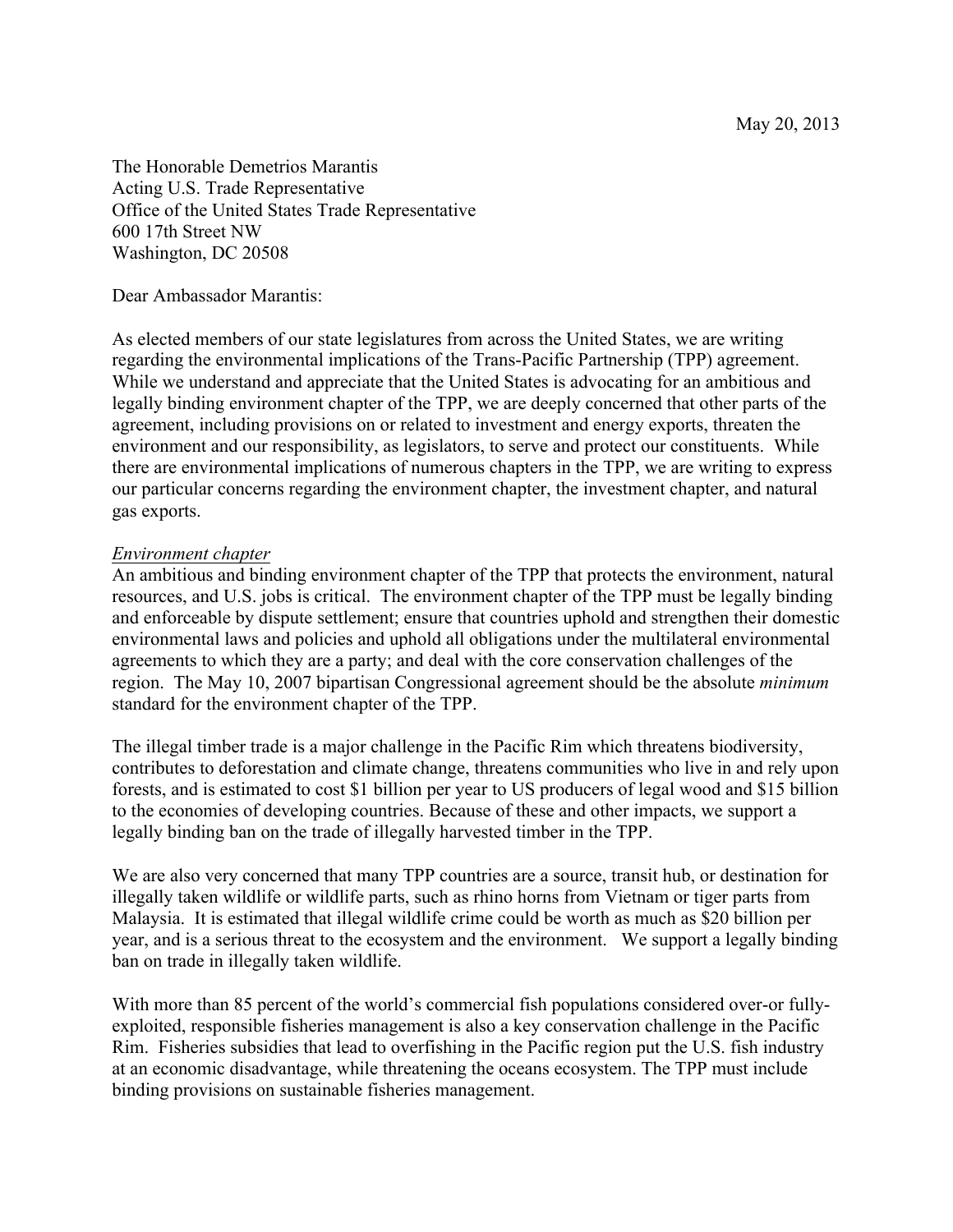# *Investment Chapter*

The rules that govern foreign investment in the TPP pose significant threats to the environment and interfere with our responsibility as state legislators to enact and enforce fair, nondiscriminatory rules that protect the public.

Vaguely defined requirements to treat foreign investors with a "minimum standard of treatment," for example, have been interpreted by international tribunals as a standstill on regulation, making it very difficult for new laws and regulations to be introduced or existing laws to be amended. Moreover, under the "investor-state dispute settlement" system that is being replicated in the TPP, foreign investors have used such broad powers to challenge public interest regulations for cash compensation in private tribunals, bypassing domestic courts and undermining democratic processes.

Evidence from previous investor-state cases demonstrates investment rules may make it difficult to, for example, ban a chemical that is found to be harmful to the environment and human health, place new regulations on an industry in order to protect the environment, or put a moratorium on a practice that may be harmful to the environment and human health, such as fracking.

In fact, we were deeply troubled to learn that just months ago, a U.S. energy firm filed its notice to sue Canada under the investment chapter of the North American Free Trade Agreement over Quebec's moratorium on fracking. Legislators, at either the local, state, or national level—inside the United States or from another TPP country—must be able to put in place policies which protect communities and the environment.

We oppose an investor-state dispute settlement in the TPP and we insist that rules in the investment chapter are drafted in such a way that does not undermine our responsibility to enact and enforce fair, nondiscriminatory rules that protect communities, workers, and the environment.

# *Energy Exports*

We are deeply concerned that the TPP would increase exports of liquid natural gas by *requiring* that the Department of Energy (DOE) approve all US gas exports to TPP countries, even if exports are not in the best interest of the public. While the environmental risks associated with natural gas exports are not fully understood—the United States has yet to complete a full assessment of the environmental impacts—what we know is of great concern.

Increased exports will require an expansion of natural gas production, which means more fracking in many of our states. The impacts of fracking are numerous, and include increased air and water pollution; the conversion of land into busy construction sites; and health risks to communities and animals. In addition to the production of gas, other environmental impacts of natural gas exports are associated with the building of new pipelines and terminals across the country and the highly energy intensive process of cooling, liquefying, and transporting gas across the world.

We also are concerned about the economic impacts of natural gas exports. The Energy Information Association has stated that a rapid increase in exports corresponds to a multi-billion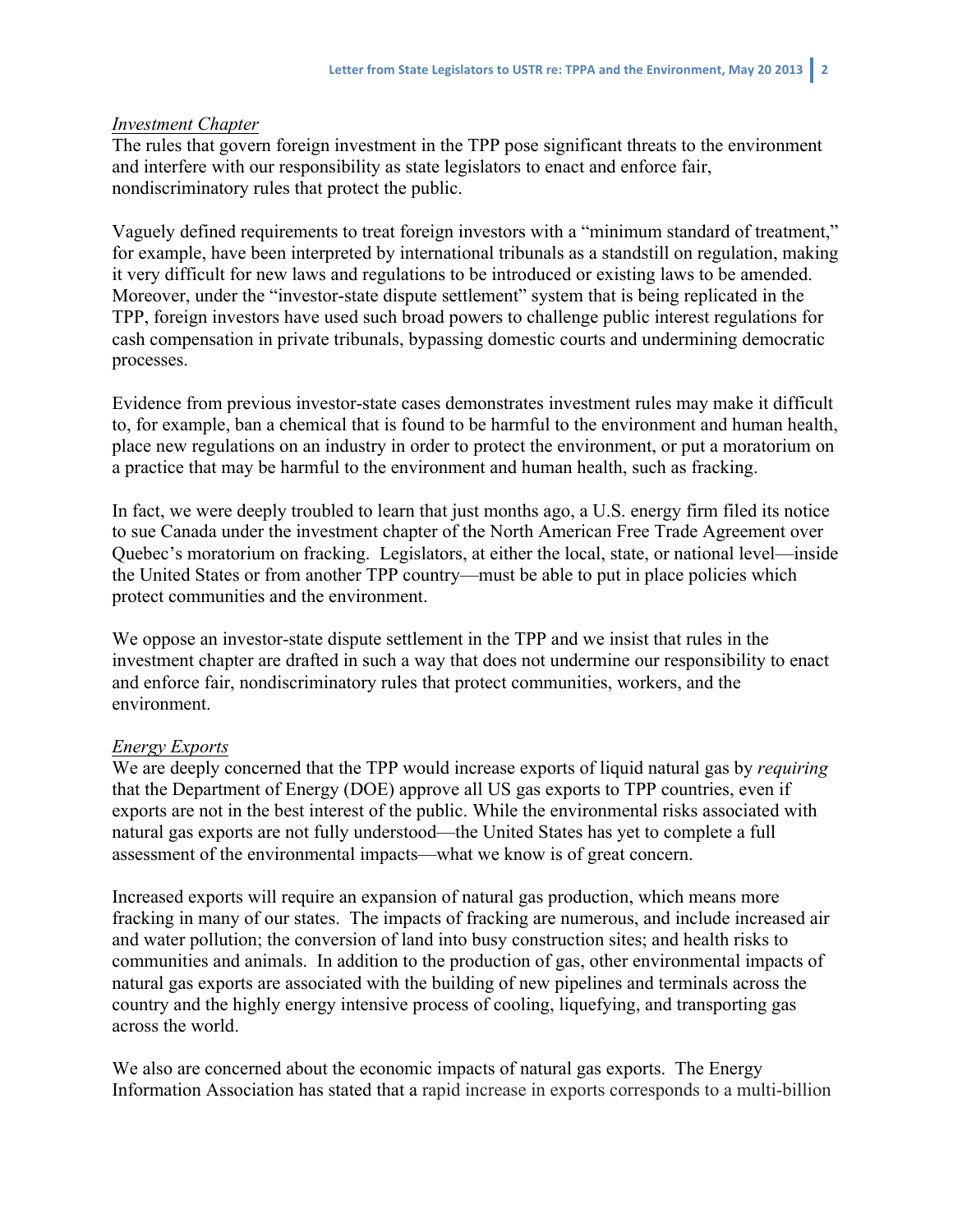dollar increase in energy costs. And a recent DOE-commissioned study found that exports will disproportionately hurt the middle-class while transferring significant wealth to the natural gas industry.

In sum, we do not believe that the United States should forever cede its ability to manage natural gas resources—particularly when the potential impacts to communities and the environment are so high. The TPP must be drafted in a way that retains the ability of the Department of Energy to manage natural gas exports so as to protect the interests of communities and the environment.

We kindly request more information as to whether the TPP will build on all areas of the May 2007 Congressional agreement; whether the investment rules in the TPP will be redrafted to ensure that environment and other public interest policies are protected; and whether the United States Trade Representative will draft language so as to ensure that the DOE retains its authority to oversee natural gas exports to TPP countries.

Sincerely,

STATE LEGISLATORS

# **CONNECTICUT**

Representative Kevin Ryan, Deputy Speaker

Representative Dianna Urban, Member, Environment Committee

# DELAWARE

Representative John A. Kowalko Jr., Chair, House Energy Committee; Member, Natural Resources **Committee** 

# GEORGIA

Senator Nan Orrock, Member, Agriculture and Consumer Affairs

# HAWAII

Representative Roy Takumi, Chair, Education Committee

# ILLINOIS

Former Representative Paul Froehlich, Former Member, Environmental Health Committee; Mass Transit **Committee** 

# IOWA

Representative Chuck Isenhart, Ranking Member, Environmental Protection Committee; Liaison, Watershed Planning Advisory Council, Iowa Innovation Council

Representative Dan Kelley, Member, Agriculture Committee; Member, Environmental Protection Committee; Member, Natural Resources Committee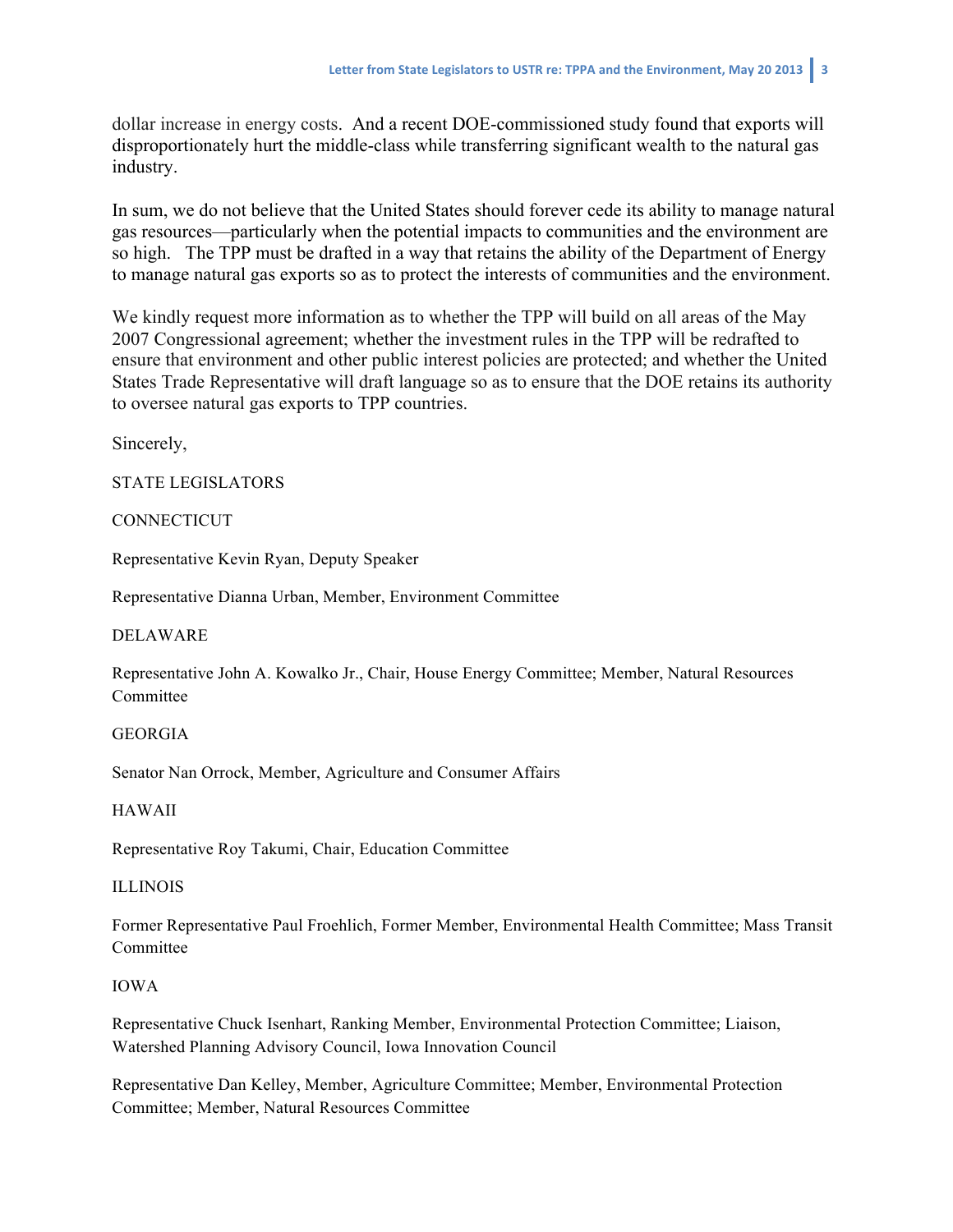### MAINE

Representative Roberta B. Beavers, Member, Joint Standing Committee on Energy, Utilities & Technology

Representative Sheryl Briggs, Member, Inland Fisheries & Wildlife Committee

Representative Chuck Kruger, House Chair, Government Oversight Committee

Representative Walter Kumiega, House Chair, Marine Resources Committee

Representative Ann Peoples, Member, Transportation Committee

Representative Sharon Anglin Treat, House Chair, Insurance & Financial Services Committee; Co-Chair, Maine Citizen Trade Policy Commission

### MARYLAND

Delegate Tom Hucker, Co-Chair, Joint Committee on Federal Relations

Delegate James Hubbard, Assistant Majority Leader; Member, Health and Government Operations **Committee** 

Senator Karen S. Montgomery, Member, Education, Health & Environmental Affairs Committee

### MINNESOTA

Senator John Marty, Chair, Environment and Energy Committee; Member, Health, Human Services and Housing Committee

Representative Joe Mullery, Chair, Early Childhood and Youth Development Policy Committee; Member, Health and Human Services Policy; Member, Jobs and Economic Development Finance and Policy; Member, Public Safety Finance and Policy

#### MONTANA

Representative Franke Wilmer, HD 63, Vice Chair, Fish, Wildlife, and Parks; Member, Education Committee

#### NEW HAMPSHIRE

Former Senator Richard Russman, Chair, Senate Environment Committee 1992-2000

#### NEW MEXICO

Representative Gail Chasey, Advisory, Water and Natural Resources Committee; Member, Consumer and Public Affairs Committee

### NEW YORK

Assemblyperson Richard N. Gottfried, Chair, Committee on Health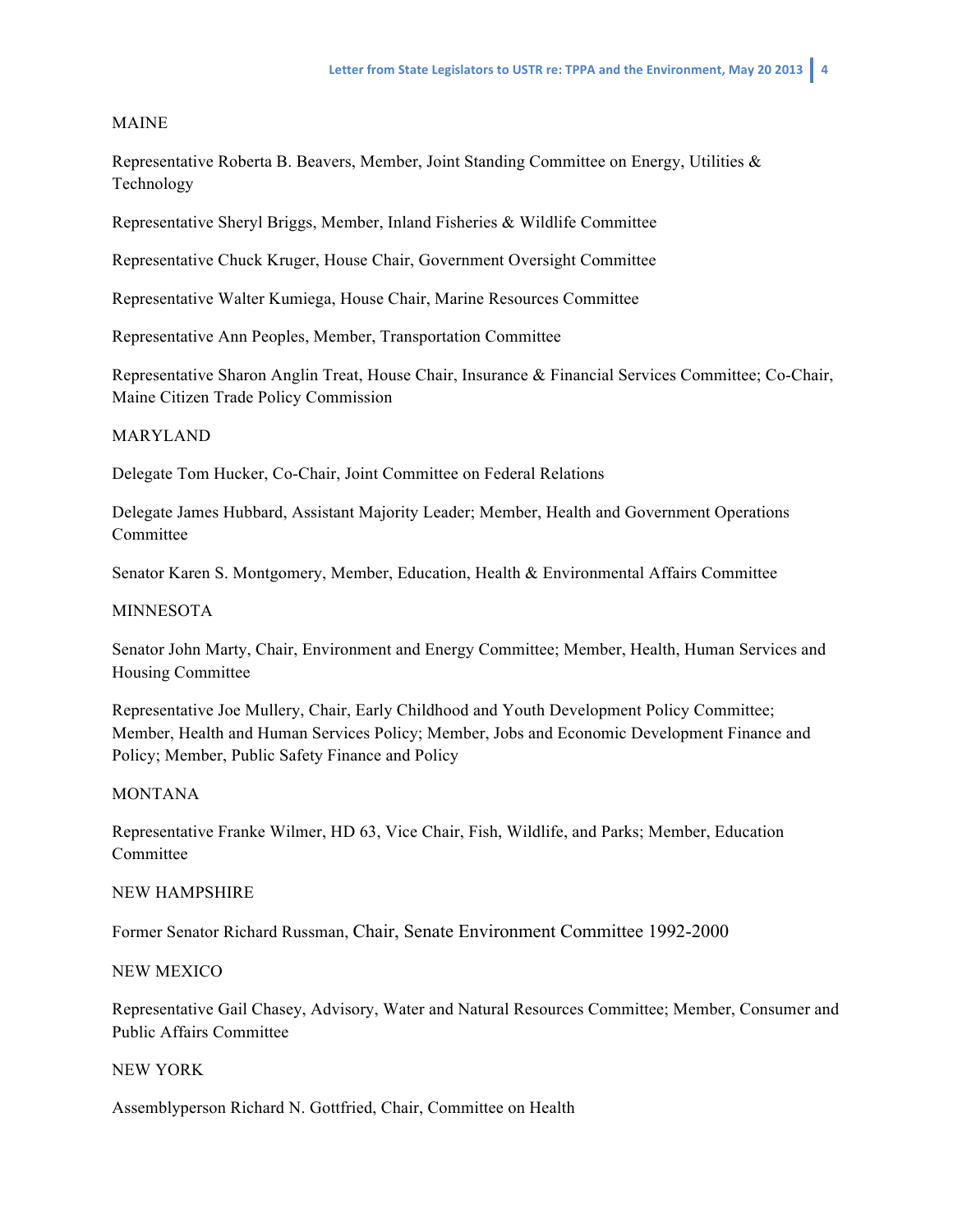Assemblymember William Colton, Majority Whip; Chair, Legislative Commission on Solid Waste Management; member, Environmental Conservation Committee

Assemblymember Michelle Schimel, Member, Environmental Conservation Committee

Assemblymember Brian Kavanagh, Chair, Commission on Government Administration; Member, Environmental Conservation Committee

Assemblymember Ellen Jaffee, Chair, Assembly Task Force on Women's Issues; member, Environmental Conservation Committee

# NORTH CAROLINA

Representative Pricey Harrison, Vice-Chairman Judiciary Subcommittee, member, Environment Committee, member, Public Utilities and Energy Committee

# OHIO

Senator Michael J. Skindell, Member, Workforce and Economic Development Committee

Representative Mike Foley, Member, Health and Human Services Subcommittee

### **OREGON**

Senator Jackie Dingfelder, Chair, Senate Committee on the Environment and Natural Resources

Representative Alissa Keny-Guyer, House District 46

# RHODE ISLAND

Representative Arthur Handy, Chair, House Environment & Natural Resources Committee; Member, Committee on Health, Education and Welfare

# SOUTH DAKOTA

Former Senator Frank Kloucek, former ranking member of House and Senate Agriculture Committees, former Vice Chair, Senate Agriculture & Natural Resources Committee

### TEXAS

Representative Lon Burnam, Member, Energy Resources & Criminal Jurisprudence Committee

# VERMONT

Representative David L. Deen, Chair, Fish, Wildlife & Water Resources Committee

Representative Helen Head, Chair, General, Housing and Military Affairs Committee

Representative Suzi Wizowaty, Clerk, Judiciary Committee

Representative Mike Yantachka, Member, House Natural Resources and Energy Committee